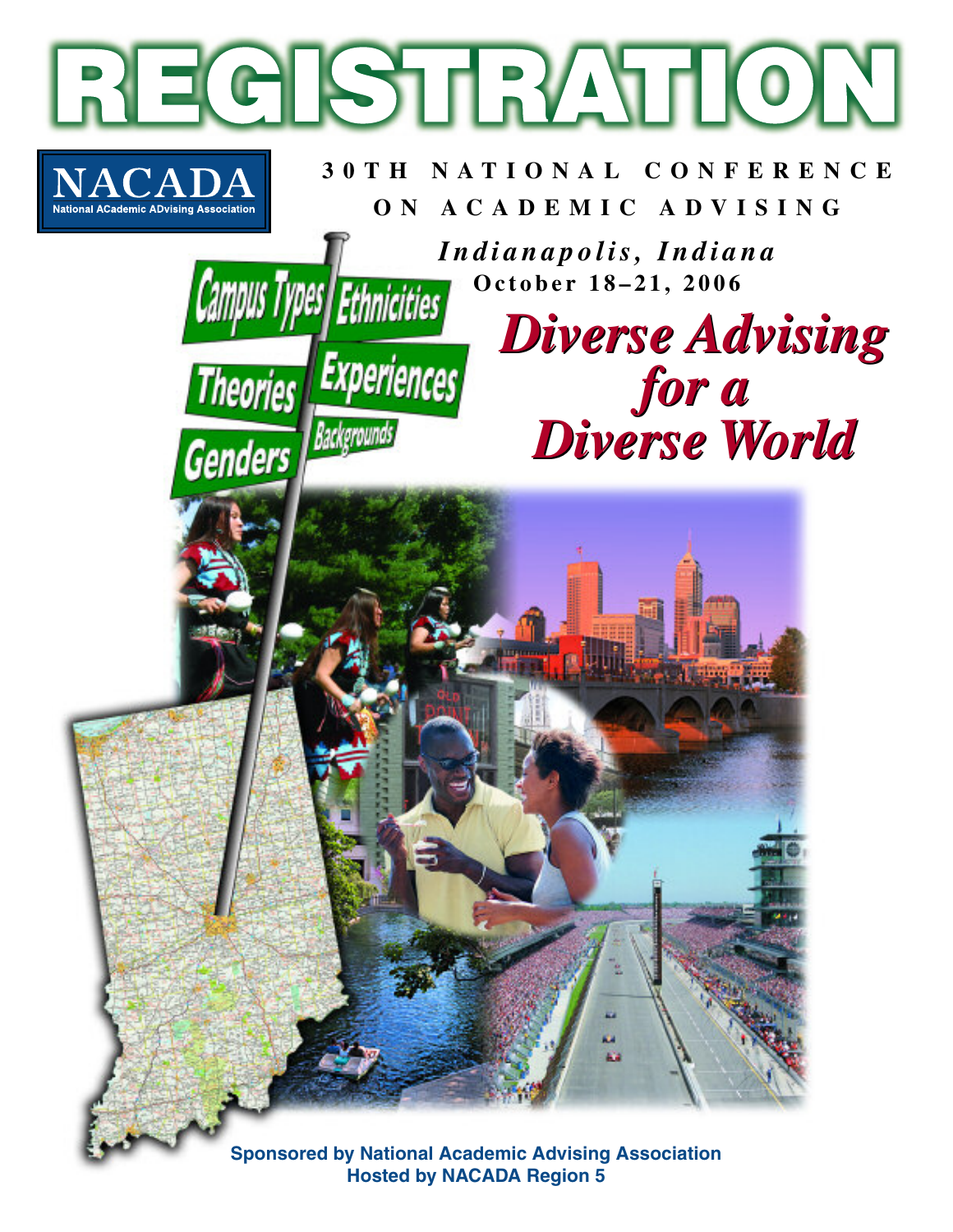# easy to do so Much!



If you haven't traveled to Indianapolis in a few years, now is your chance to see one of the most transformed cities in the United States. And while you're at it, you will get a chance to contribute to an exciting look at academic advising and how it can help transform the face of higher education. The 30th National Conference on Academic Advising will be held October 18-21, 2006 in the Indiana Convention Center and the Westin Hotel. This year's theme is *Diverse Advising for a Diverse World*.

Academic advisors are positioned to help future citizens make sense of their personal and academic goals, the myriad of career directions, and the abundance of opportunities that these students face. Meanwhile, the world around us is becoming ever more diverse. President Bush has recognized that the United States must make significant strides toward improved competence in science, technology, engineering, and mathematics in order to remain competitive in world markets. The world continues to struggle with issues of war, terrorism, energy needs, and genocide. Higher education will have to become even more involved with the topics of access, success, and engagement in order to remain a vital part of addressing these concerns.

Two keynote speakers will help us understand what role advising can play in helping our students become the leaders we need. George Kuh is the Director of the National Survey of Student Engagement (NSSE) and an Indiana University faculty member. The measures of effective educational practice identified through NSSE have been used to begin transforming the landscape of some campuses, leading to effective learning environments for a broad and diverse student body. Donald Thompson is Acting Assistant Director of the National Science Foundation (NSF) and its portfolio of programs to improve the teaching and learning of science, technology, engineering, and mathematics (STEM). He brings campus experience combined with an inside view of policies in Washington, helping us articulate important insights to our students.

During the conference, you will find plenty of sessions to help you understand the diverse world of academic advising. You might find it in one of more than 300 concurrent sessions, posters, interest group, or commission meetings or in conversations over a meal. Plan to spend some relaxing time outside of the conference visiting one of the nearby award-winning museums or the Indianapolis Zoo, walking along the canal, or shopping in the convenient Circle Centre. Come join us in beautiful Indianapolis and Restart your Engines!

> *Jo Anne Huber* NACADA President

*Bobbie Flaherty* NACADA Executive Director

*Alan Welch* 2006 National Conference Chair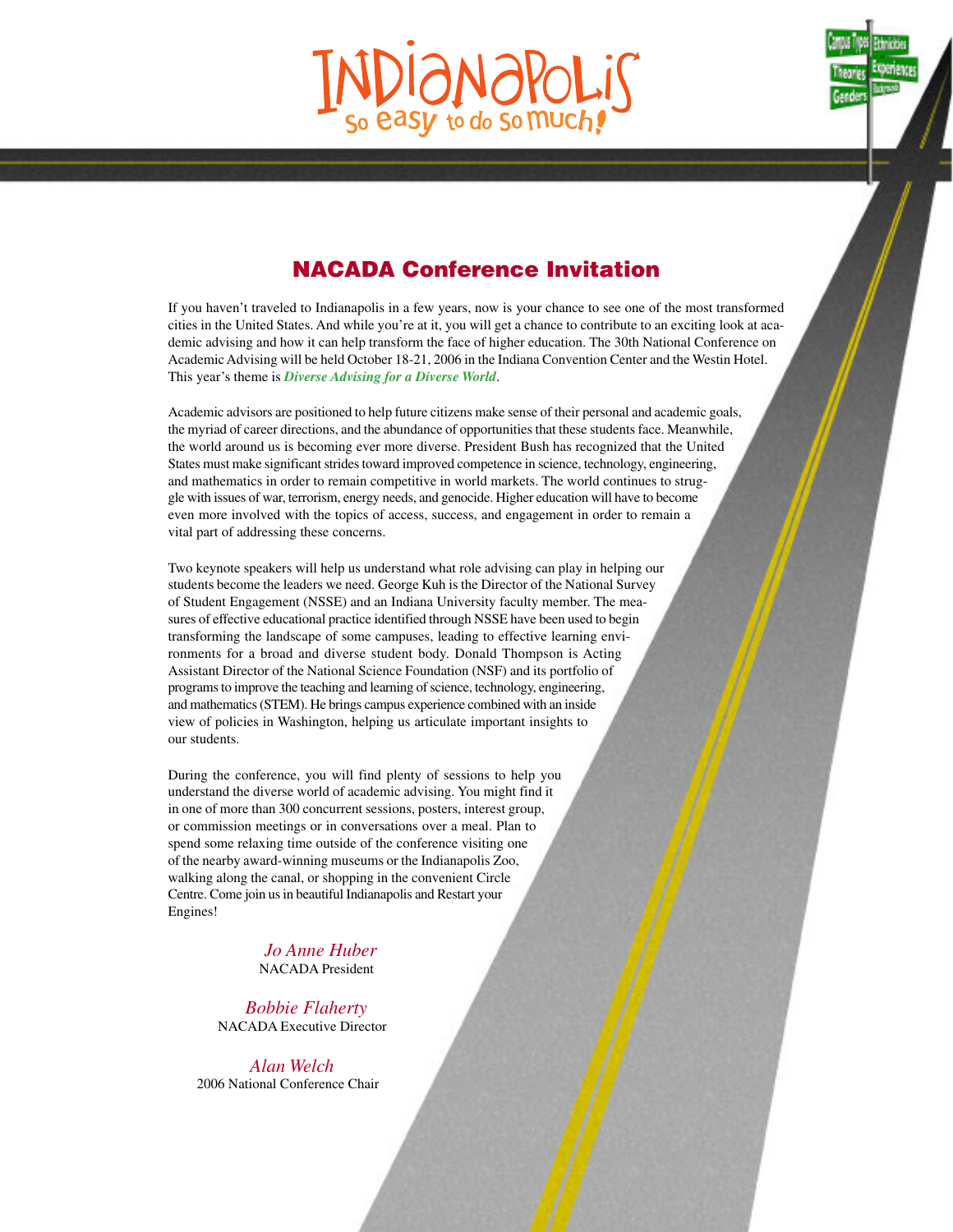## **Conference Overview**

# **Wednesday, October 18**

| $9:00 \text{ am} - 5:15 \text{ pm}$ | Pre-conference Workshops           |
|-------------------------------------|------------------------------------|
| $4:00-7:00$ pm                      | Exhibits                           |
| $7:00-8:30$ pm                      | Opening Plenary Address—George Kuh |
| $8:30-10:30$ pm                     | <b>Welcome Reception</b>           |

## **Thursday, October 19**

| $7:30 - 8:30$ am                  | <b>Full Buffet Breakfast</b><br><b>Commission/Interest Group Fair</b> |
|-----------------------------------|-----------------------------------------------------------------------|
| $8:00 \text{ am}-5:00 \text{ pm}$ | Exhibits                                                              |
| $8:45-9:45$ am                    | 25 Individual Sessions                                                |
| $10:00-11:00$ am                  | 25 Individual Sessions                                                |
| $11:15 - 12:15$ pm                | 25 Individual Sessions                                                |
| $12:15 - 2:00$ pm                 | Lunch on your own                                                     |
| $2:00-3:00$ pm                    | 25 Individual Sessions                                                |
| $3:15-4:15$ pm                    | 25 Individual Sessions                                                |
| $4:30-5:30$ pm                    | <b>Region Meetings</b><br><b>Exhibitor Presentation</b>               |
|                                   |                                                                       |

## **Friday, October 20**

| $7:30 - 8:45$ am                    | <b>Full Buffet Breakfast</b><br>Poster Session |
|-------------------------------------|------------------------------------------------|
| $8:45-10:00$ am                     | Plenary Address—Donald Thompson                |
| $8:00 \text{ am} - 4:30 \text{ pm}$ | Exhibits                                       |
| $10:15-11:15$ am                    | 25 Individual Sessions                         |
| 11:30 am $-12:30$ pm                | 25 Individual Sessions                         |
| $12:30 - 2:00$ pm                   | Lunch on your own                              |
| $2:00-3:00$ pm                      | 25 Individual Sessions                         |
| $3:15-4:15$ pm                      | 25 Individual Sessions                         |
| $4:30 - 5:30$ pm                    | 25 Individual Sessions                         |
| $5:45-6:15$ pm                      | Annual NACADA Business Meeting                 |

## **Saturday, October 21**

| 7:00–8:00 am       | <b>Full Buffet Breakfast</b> |
|--------------------|------------------------------|
| 8:00–9:00 am       | 25 Individual Sessions       |
| 9:15–10:15 am      | 25 Individual Sessions       |
| $10:30-11:30$ am   | <b>Hot Topics</b>            |
| $11:30 \text{ am}$ | Conference Ends              |

## **Looking For . . .**

| Ground Transportation to Hotel  5 Pre-conference Workshops  28–36 |  |
|-------------------------------------------------------------------|--|

### **This brochure, plus updated conference information, can be viewed at** *www.nacada.ksu.edu*

## **2006 Indianapolis Conference Program Committee**

**Alan Welch** Purdue University-Main Campus *Conference Chair*

**Barbara A. Austin** and **Janice Keim** Purdue University North Central *Poster Session*

**Jerry Harrell** Ivy State Tech College-Central Indiana *Exhibits/Publications*

> **Thomas Konkle** Vincennes University *Evaluations*

**Larry Ottinger** Ball State University *Volunteers*

**Cathy Buyarski** and **Lisa Ruch** Indianapolis University-Purdue University Indianapolis *Hospitality*

**Sue Aufderheide** Purdue University *Program Chair*

**Thomas Kenyon** Indiana University *Pre-conference Workshops*

All photos courtesy of the Indianapolis Convention and Visitors Association.

NACADA and Kansas State University are committed to nondiscrimination. Contact the Director of Affirmative Action, KSU, 214 Anderson Hall, Manhattan, KS 66506.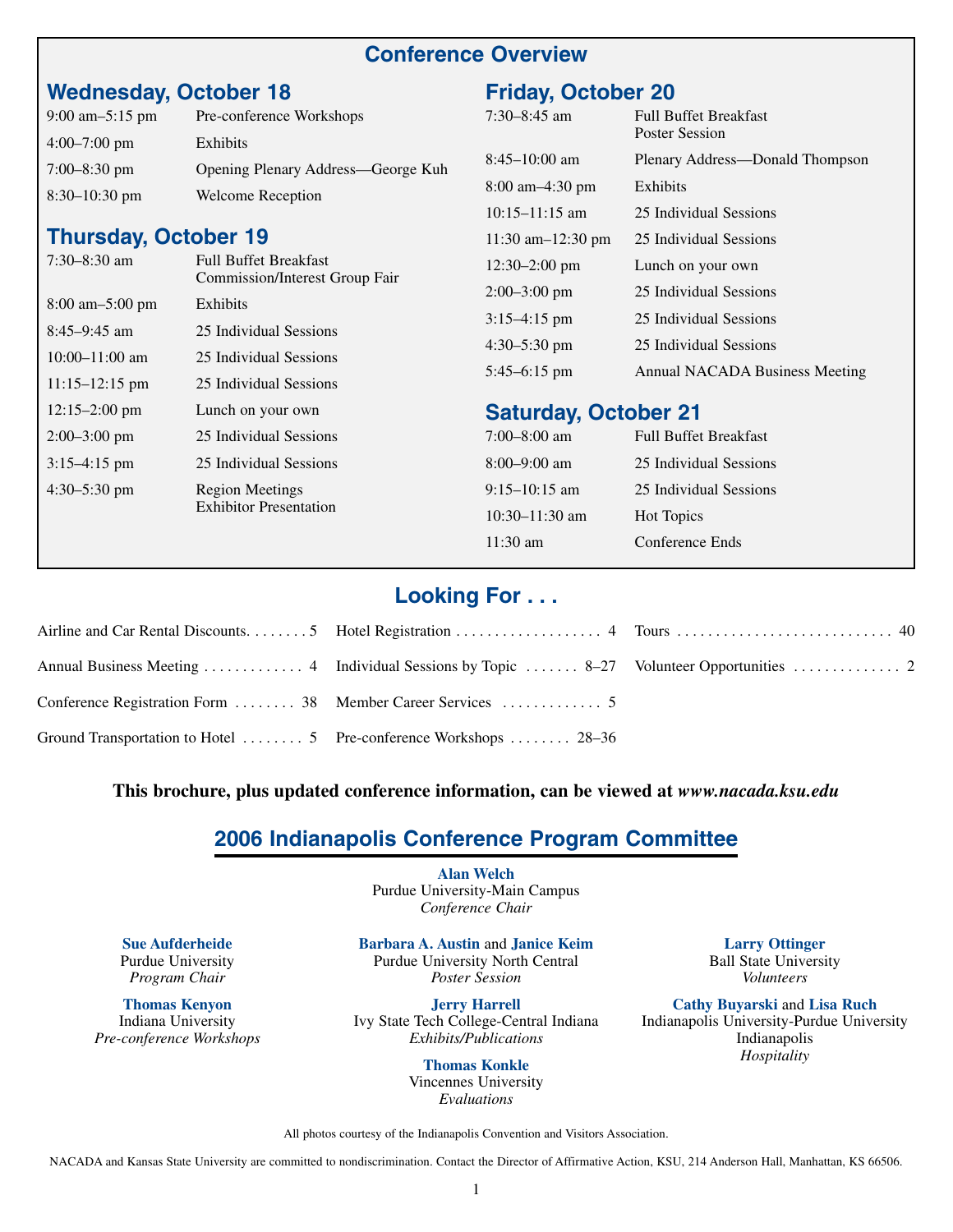# **About NACADA**

The National Academic Advising Association grew out of the first National Conference on Academic Advising in 1977 and now has over 9,000 members representing every state, Canada, Puerto Rico, and several other countries. Members represent higher education institutions across the spectrum of Carnegie college classifications and include professional advisors, counselors, faculty, administrators, and students working to ensure the educational development of students.

NACADA strives to enhance academic advising by supporting:

- ACADV (electronic listserv for worldwide discussions on advising issues)
- Active Involvement/Leadership Opportunities
- Awards Program
- Commissions/Interest Groups (to address specific advising interests)
- Institutes (Administrators, Assessment, Summer)
- Topical Seminars
- Conferences (regional and national)
- Consultants Bureau (assistance to institutions interested in enhancing advising services on campus)
- Member Career Services
- National Clearinghouse for Academic Advising (repository and distribution center for information)
- Networking and Professional Identity
- Publications (refereed *NACADA Journal*, *Academic Advising Today* quarterly newsletter, monographs, books)
- Research Grants
- Scholarships
- Videos on Academic Advising to Foster Retention and Advisor Training

For more information, contact:

#### NACADA

Kansas State University 2323 Anderson Avenue Ste. 225 Manhattan, KS 66502-2912 Ph: (785) 532-5717 FX :( 785) 532-7732 E-mail: *nacada@ksu.edu* Web: *www.nacada.ksu.edu*

# **About Indianapolis**

**What to do in Indy?** Attractions abound in downtown: **White River State Park**, one block from the Convention Center, is home to the newly expanded **Eiteljorg Museum of American Indians and Western Art**, a showplace for the art, culture and history of the American West and its indigenous people. The park also contains the **Central** Canal, a 10<sup>½</sup> block area that has been transformed into a garden-like oasis with lush

landscaping, fountains, walkways, and jogging paths. **The Indianapolis Zoo** occupies 64 acres in the park, and features a Dolphin Adventure.

Follow the journey of the student-athlete at the **NCAA Hall of Champions**, where visitors can see and hear athletes and coaches describe how they excelled in their respective sports. When it comes to racing, Indianapolis takes the checkered flag every time. Visit the Hall of Fame Museum on the grounds of the **Indianapolis Motor Speedway** to discover how the city's love affair with racing started.

Attend the **Indiana Repertory Theatre** for the best in professional theatre including comedies, dramas and musicals, both contemporary and classic. Take a listen to the **Indianapolis Symphony Orchestra**. Love shopping? The **Circle Centre Mall**, directly connected to the Convention Center and several hotels, offers more than 100 shopping, dining and entertainment options. The **nightlife** in Indianapolis is as varied and vibrant as its other offerings. Relax in a cozy lounge while listening to cool jazz, get your groove on in a high-energy dance club or sip sophisticated concoctions in an upscale martini bar. Whatever your pleasure, Indianapolis promises to not go to sleep until you do!

**What to eat in Indy?** Indy's diverse and abundant (over 200 downtown) restaurant selection gives diners a lot to chew on, from familiar chain restaurants to exciting and surprising independent, local establishments serving up their own specialties. Travel around the globe without ever leaving the city with Indy's impressive variety of ethnic eateries. Catch the big game on one of the many TVs at area sports bars and neighborhood pubs, many located in or near hotel properties.

Go to *www.indy.org* for more information on Indianapolis.

## **Volunteer Opportunities**

At this year's conference we have many opportunities for participants to get involved. It doesn't have to be an all-day commitment; a couple of hours would be helpful. It's a good way to meet new people. If you are interested in serving as a volunteer (helping at the hospitality desk, assisting with the evaluation process, etc.), please contact Larry Ottinger, Ball State University: *lottinge@bsu.edu* Be sure to mention in the e-mail if there is a particular area/time in which you would like to volunteer or if you are open to any assignment.

# **Indianapolis Hospitality/ Volunteer Center**

The Hospitality Desk will be open daily throughout the conference from **4:00 p.m. Tuesday, October 17, through Saturday noon, October 21**. Plan to visit the Hospitality Desk in the second floor foyer of the Indiana Convention Center, just across the skyway from the Westin Hotel. There will be knowledgeable volunteers with information about local attractions and restaurants.

## **Dinner Group Sign Up**

If you'd like to meet other attendees and perhaps share dinner or evening entertainment opportunities, come to the Hospitality Desk in the second floor foyer of the Convention Center. Volunteers will have restaurant suggestions and sign up sheets to facilitate forming informal dinner groups

# **NACADA National Awards Program**

The National Awards Program honors the people, programs, institutions, and technology innovations making significant contributions to the field of academic advising. A special Awards Reception will be held for award recipients and their invited guests on Wednesday afternoon prior to the opening general session of the national conference.

Award recipients will also be recognized as a group at the opening general session, on posters with photos of the awardees displayed throughout the conference, and in a special booklet listing all award recipients that will be included in the conference registration materials. There will be several other opportunities for conference attendees to acknowledge and honor their colleagues, such as during the Region, Commission, and Interest Group meetings, as well as at the opening night's Welcome Reception.

## **Region Meetings**

Come to one of the ten Region Meetings on **Thursday, October 19, from 4:30– 5:30 p.m.** A region meeting is your opportunity as a colleague to informally discuss issues and topics that affect your region, network with one another, hear about what's up and coming in your region, learn how to get more involved in NACADA, stay informed, and to generate ideas for the upcoming year.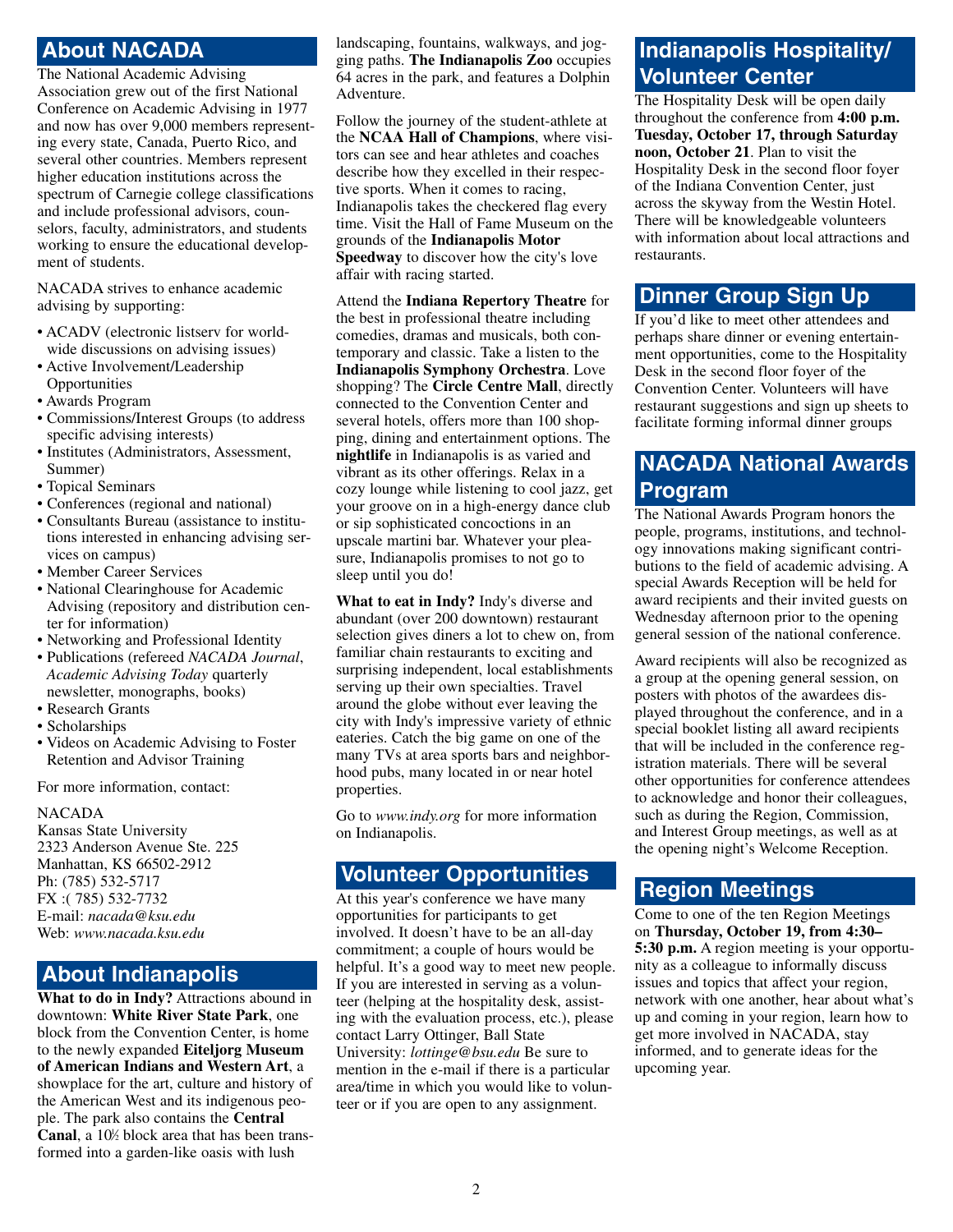## **Conference Highlights**

## **Commission/Interest Group Fair**

All NACADA members are given the opportunity to join commissions and interest groups each year, (up to a total of four) but when making their selection, often some members are not fully aware of what our commissions and interest groups have to offer. On **Thursday, October 19, from 7:30–8:30 a.m.**, we will host the seventh annual Commission/Interest Group Fair. Each commission and interest group chair will have an informational table with material concerning their group's goals and activities and how you can get involved. Come join the commissions and interest groups in this excellent opportunity to meet and network with your colleagues during a full buffet breakfast. All attendees are invited, whether or not you have joined any commissions or interest groups. The buffet breakfast is included in the conference registration fee.

# **Poster Sessions**

On **Friday, October 20, from 7:30–8:45 a.m.** we will be focusing on our excellent poster sessions which will be built around a buffet breakfast for all participants. Poster presenters will have an opportunity to discuss their presentations with participants one-on-one or in small groups to facilitate sharing valuable information. We feel this enhanced Poster Session opportunity will be a wonderful asset for our conference. The buffet breakfast is included in the conference fee.

## **Breakfast for New Advisors**

To inaugurate the 2006-2007 initiative of *"Building the Next Generation of Academic Advisors,"* President Jo Anne Huber and President-Elect Susan Campbell invite all those who have been

advising three or fewer years to join them and other NACADA Leaders for a buffet breakfast **7:00–8:00 a.m. on Saturday, October 21**. It will be a chance for new advisors (professional, faculty, or peer), to meet and join in the discussion on how NACADA can support new advising professionals in their careers and in their work with students. Chairs of the New Advising Professionals Interest Group will also be in attendance to meet all participants.

# **NACADA Choir**

Join the NACADA choir for another thrilling performance! Linda Gillingham will coordinate and direct the seventh annual NACADA choir performance at the **8:45 a.m. Plenary Session on Friday, October 20**. First-time and returning singers of all abilities are welcome. Come join the fun!

We will rehearse **5:30–6:30 p.m. Thursday, October 19, right after the Regional Meetings**. Some of us may want to then explore dinner options together. We'll warm-up at 7:00 a.m. on Friday just prior to performing. You will have time to visit the Poster Session after the warm up.

It's not necessary to register in advance. Check at the conference registration area for rehearsal locations—they will also be listed in the onsite conference program. Please join us; you'll have a blast! If you have any questions, email Linda Gillingham:

*linda.h.gillingham@cmich.edu*

## **Involvement in NACADA: Contributing to the Association's Diversity**

NACADA encourages involvement from its diverse membership in all areas of the association—in addition to leadership positions, you can volunteer for regional and commission steering activities and committees, serve on national committees,

write for the Newsletter, *Journal*, or Web resources, or sign up for the Consultants' Bureau. Whether you are a new or seasoned advisor, association involvement is an excellent step toward becoming successful in the profession as well as reaping personal rewards. You're invited to attend this panel discussion **Friday, October 20, from 11:30 a.m–12:30 p.m.**

## **NACADA "Hot Topic" Sessions**

Plan to attend one of the "Hot Topic" sessions presented by many NACADA Commissions and Interest Groups on **Saturday, 10:30–11:30 a.m.**! A variety of interesting and thought-provoking topics will be discussed. Having these "Hot Topics" as the closing concurrent sessions should provide a strong quality end to the conference, increase participation in the last sessions of the conference, and provide commissions and Interest Groups an opportunity to gain additional exposure. These "Hot Topic" sessions will provide a forum for discussion on a major issue as well as serving as an additional opportunity for members to network one last time.

Most leaders have chosen a specific "Hot Topic" to be addressed. Those sessions are identified in this brochure under the appropriate track. Don't miss out on this unique opportunity!

## **New format this year: Panel Sessions**

Presenters from different institutions have come together to form ten panel sessions. Each session will feature a moderated panel format, where several presenters will speak for about 20 minutes each, plus a follow-up question time. Be sure to attend one or more of the panels in order to gain different perspectives on topics of relevance to all advisors.

# **Special Appreciation**

Thanks are extended to the **College of Education at Kansas State University** for its continuing support of NACADA's Executive Office.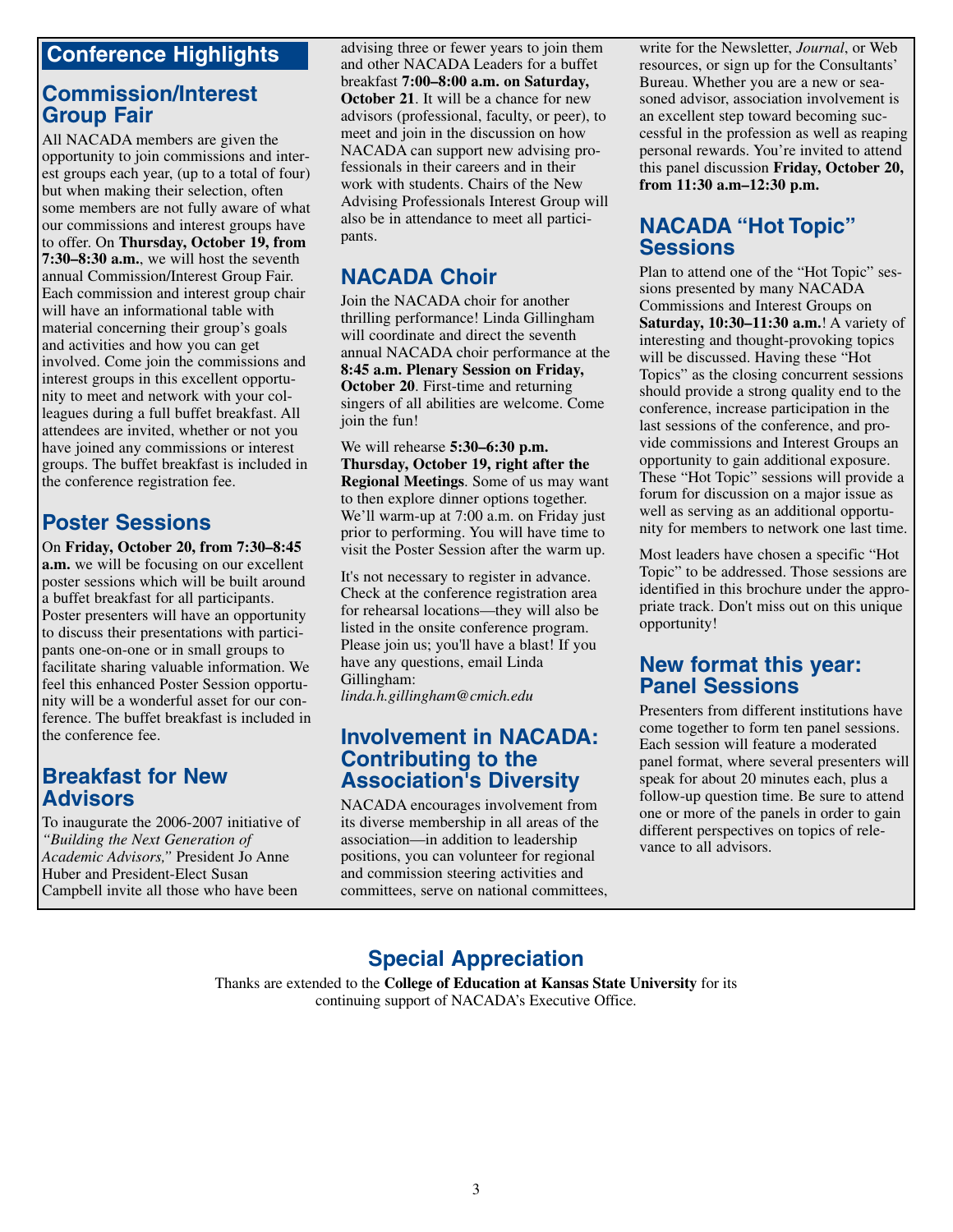# **Commission and Interest Group Meetings**

These sessions scheduled through out the conference focus on specific aspects of advising. Plan to share ideas, develop resources, and identify topics for future regional and national conference sessions.

# **NACADA Annual Business Meeting**

The NACADA Annual Business Meeting will include a summary of current issues and initiatives. Participants will have the opportunity to share questions and comments. The Annual Business Meeting will be held **Friday, October 20th, from 5:45–6:15 p.m.** Plan to attend and take this opportunity to hear about the path NACADA is planning for the future and provide feedback as to what you would like from the organization.

# **NACADA "School Spirit" Day**

Thursday is Spirit Day at the conference. Show your school spirit on **Thursday, October 19** by wearing a rugby, polo shirt or T-shirt from your institution. Join the fun and see how many different schools are represented!

## **Conference Attire**

Comfortable and casual best describe the "dress code" at NACADA national conferences. Wear comfortable shoes—sessions will be both in the Westin Hotel and the Convention Center—with access between them either via an elevated climate controlled skywalk or at the street level. Learning and networking are emphasized, not a formal dress code.

## **Special Door Prizes!**

Door prizes will be awarded and winners' names posted at the NACADA registration area and exhibit booth. Prizes include a free registration to the 2007 NACADA national conference in Baltimore, MD; a complete set of NACADA monographs & *Family Guide*; individual copies of NACADA monographs published from 2004–2006; the *Academic Advising Handbook*; NACADA apparel; and a NACADA 25th anniversary travel mug. Be sure to visit the NACADA exhibit booth to register for these prizes. Winners must pick up prizes at the NACADA exhibit booth before closing at 11:30 a.m. on Saturday, October 21.

# **Exhibits**

The Exhibit Hall will be open **Wednesday, 4:00-7:00 p.m.; Thursday, 8:00 a.m.– 12:15 p.m. and 1:30–5:00 p.m.; and Friday, 8:00 a.m.–12:15 p.m. and 1:30–4:30 p.m.** Vendors with products and services of interest to advisors will be attending the conference. Exhibitors will be listed in the conference program.

The Exhibit Hall will also feature NACADA publications and promotional items for sale and the Cyber Café.

# **Continuing Education Units**

NACADA is recognized by the National Board for Certified Counselors to offer continuing education units (CEUs) for National Certified Counselors. It is the responsibility of the attendee to abide by NBCC Continuing Education Guidelines. Information will be available at the conference registration desk.

# **Graduate Certificate Program in Academic Advising**

Kansas State University, in partnership with NACADA, offers an on-line Graduate Certificate Program in Academic Advising. The 15-semester credit certificate program is offered totally on-line. Students work at their own pace to complete the course or courses within a semester/term time frame. For more information on the program and procedures for applying for the certificate program, visit *www.nacada.ksu.edu/ GraduateCertificate/index.htm*.

# **Conference Hotels**

**The official hotels are the Westin Indianapolis, Indianapolis Marriott Downtown, Hyatt Regency Indianapolis, Crowne Plaza at Historic Union Station, and Hampton Inn Downtown.** After September 26, rooms and rates are based on availability. NACADA's room allocation at the various hotels may sell out before this date. Look over the conference schedule and make your reservations as soon as possible. Please note that the conference ends on a Saturday, so you may want to compare the cost of an additional hotel room night to a potentially higher airfare without a Saturday night stay. If you'd like to economize but don't have a roommate, click on *Sharing Hotel Accommodations* at *www.nacada.ksu.edu/NationalConf/2006/ index.htm*.

All five official conference hotels are within 21 ⁄2 blocks of the Convention Center and Westin Hotel where conference sessions will be held. In addition to being easily accessible at street level, most are connected to the Convention Center by a climate-controlled skywalk. Hotel rates and reservation instructions are at *www.nacada.ksu.edu*. Click on National Conference, then Hotel Information. To receive the special conference rates, all reservations must be directed to the Housing Bureau. If you have any questions about the reservation process, including changes or cancellations for an existing reservation, email *housing@indianapolis.org*. The hotels cannot take reservations directly from individual attendees.

When you reserve your hotel room, we ask that you stay in one of the official hotels and reserve it through the official Housing



*"The Greatest Spectacle in Racing," the Indianapolis 500, takes place at the famed oval of the Indianapolis Motor Speedway.*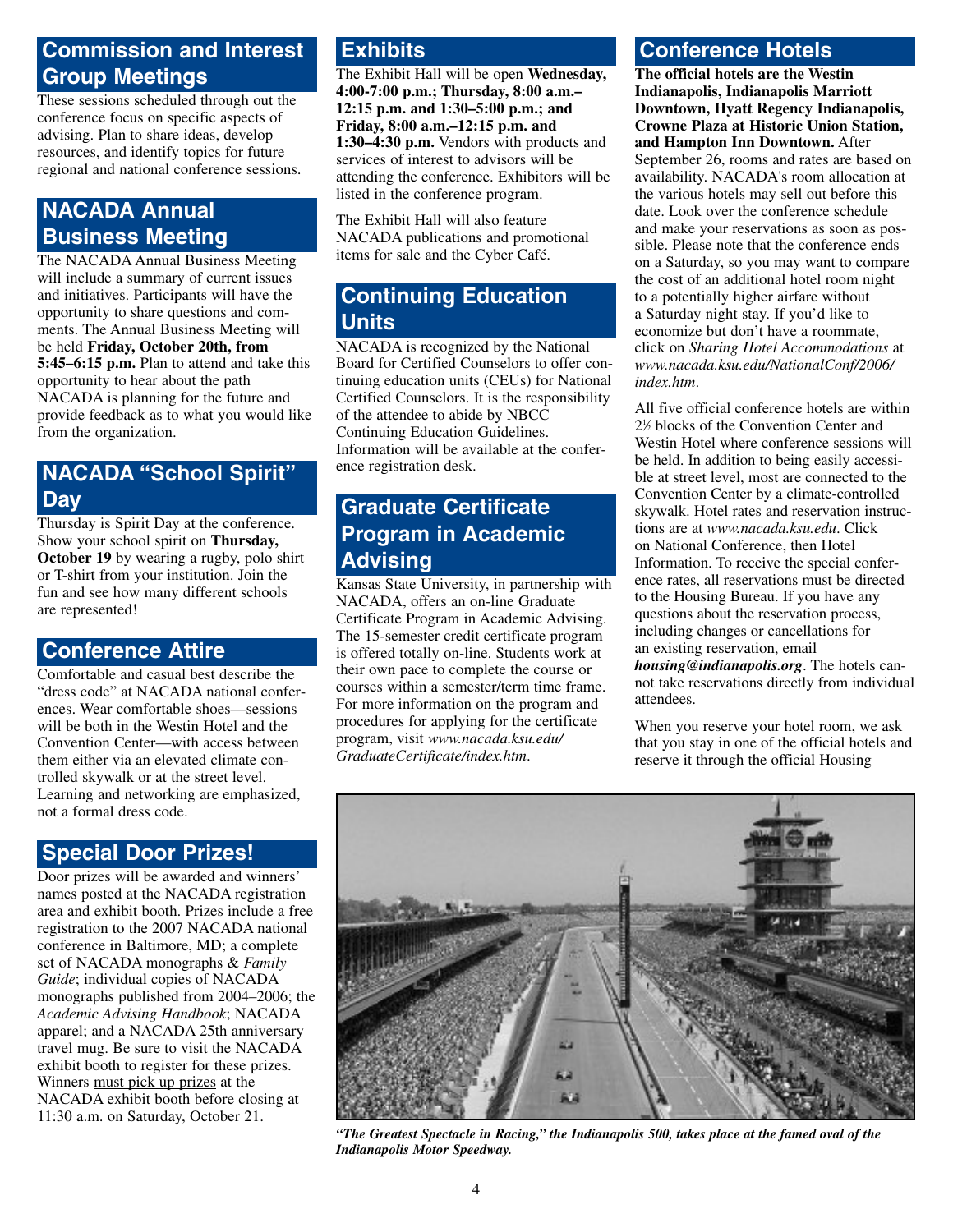Bureau. Staying at a conference hotel and using the Housing Bureau reduces meeting expenses by strengthening NACADA's "buying power" when negotiating with hotels for future rates. If NACADA does not meet its room guarantee at each hotel, penalties are charged, which in turn raises registration fees for upcoming meetings. Please support NACADA and reserve your hotel room through the Housing Bureau. Thank you for your cooperation and support.

# **Optional Tours**

If you have some free time during non-conference hours, **Accent on Indianapolis, Inc.** is offering three daytime tours on **Wednesday, October 18** plus a dinner theatre on **Thursday** evening. Read extended descriptions of the tours on page 40 and print the registration form at *www.nacada.ksu.edu*. These tours are optional, not part of the conference.

- A motor coach tour of the city's best known landmarks plus a visit to the Indianapolis Motor Speedway
- Tour the restored and preserved historical homes of President Benjamin Harrison and James Whitcomb Riley, creator of Little Orphan Annie. Includes drive-by views of other significant homes.
- Visit the quaint village of Nashville, a haven for artists with 250 shops offering the finest handmade items. After lunch drive through Indiana University's campus, then visit a winery that produces regional specialty wines.
- Thursday evening, enjoy a sumptuous dinner buffet, then sit back and enjoy a theater production of the classic musical "South Pacific".

## **Airline Discount Fares**

**American (authorization # 06H6AE)**: 5% discount on qualifying base fares. Call: 1-800-433-1790 (\$10 service fee for phone reservations). **Note: You or your travel agent must call** this convention reservations number, not the general airline reservation number, and reference this authorization number in order to receive the discount.

**Continental: (Z Code: ZSS5 Agreement code: VHJWKY)**: 2% discount less than \$299; 5% discount \$299-\$598, additional 3% discount if booking online. Call: 1-800- 468-7022 (\$10 service fee per ticket for phone reservations) or book online at *www.continental.com* (no service fee). Put Z Code and Agreement Code in Offer Code Box with no space.

# **Ground Transportation to Downtown Hotels**

**Taxi service:** Taxicabs are outside of baggage claim. The fare is \$20-25.00 for one person; additional persons are \$.65 each.

**Share-ride limo service:** Carey Indiana is in the Ground Transportation Center, across the street outside baggage claim. The fare is \$11.00 per person. You may make advance reservations at (800) 888-INDY or just go to their desk in the Ground Transportation Center upon arrival.

**Arriving by auto:** Indianapolis is intersected by more segments of interstate and U.S. highways than any other metro area: I-69, I-70, I-74, I-65, I-465, I-865, and U.S. 40. Check with your hotel for specific instructions.

# **AVIS Car Rental**

AVIS has arranged for special convention rates valid one week before and after the conference. Should a lower promotional rate become available, Avis will offer the lowest rate at the time of booking. You must reference NACADA's Avis Discount Number **(AWD) J097937** to receive the special rates.

**Call AVIS at (800) 331-1600** or your travel agent. Refer to **AWD J097937**. You can book online at *www.nacada.ksu.edu/ NationalConf/2006/discounts.htm*. The AWD number is built-in at that link.



*Indianapolis skyline looking from the Central Canal*

## **NACADA Member Career Services**

**Looking for a new position or tips on how to successfully advance your career?**

**If so, plan to stop by the Member Career Services desk at the conference!**

The NACADA Member Career Services committee is committed to helping you advance your career. We will be offering a number of services at the National Conference, including the opportunity to have your résumé/CV and/or cover letter critiqued and even the possibility of interviewing for open positions throughout the country. We aim to be instrumental in connecting job-searching members with administrators that have available positions to fill. You may be able to meet your potential employer or candidate and actually interview at the conference in Indianapolis. Look for our counter located in the Exhibit area.

#### **Members Seeking Employment:**

- ❖ Members who are seeking a new position or advancement in higher education are encouraged to bring several copies of their résumé to the conference. We will have professionals on site to give you constructive feedback on how to improve your cover letter and/or résumé/CV. In addition, résumés may be submitted for available positions. Job descriptions will be posted on a bulletin board and in binders for perusal.
- ❖ Interested candidates will need one résumé for each position for which they would like to apply. They will be provided to any employers who are at the conference so they can contact candidates and schedule interviews.

#### **Employers:**

- ❖ Employers who are interested in posting available positions at the conference need to bring at least 20 copies of the position description to the conference. These need to be submitted to the Member Career Services table in the exhibit area as soon as possible, where they will be posted on a bulletin board and included in binders for perusal by candidates.
- ❖ Employers will be able to pre-screen candidates and schedule their own interviews. Come prepared to interview candidates on site if you would like!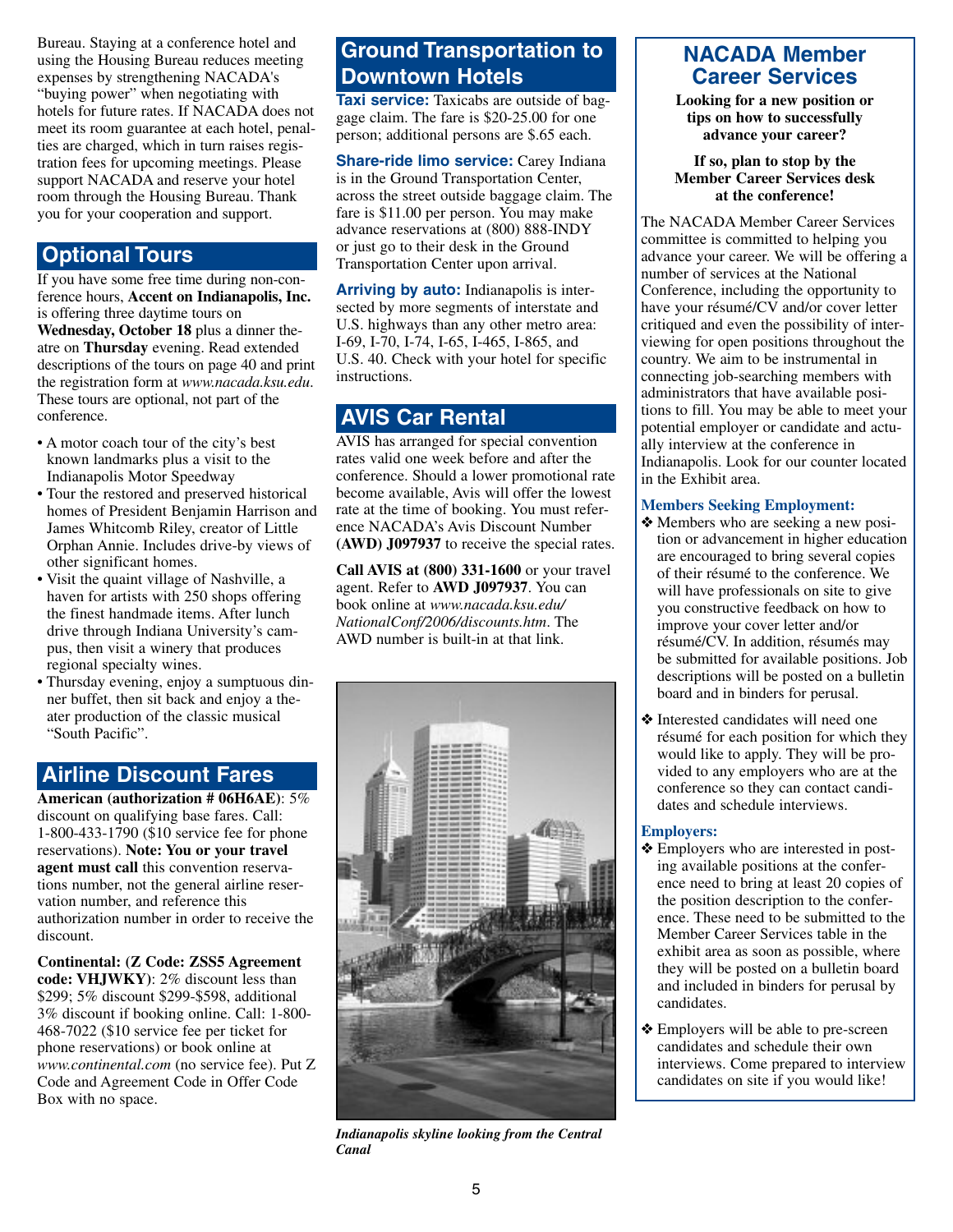## **Keynote Speakers**



**George D. Kuh** will speak at the opening plenary session on **Wednesday, October 18, 7:00 p.m.** He will share the four top strategies used by academic advisors at "DEEP" institutions

that have proven successful in helping students from a wide range of abilities and backgrounds succeed in college.

Dr. Kuh is Chancellor's Professor of Higher Education at Indiana University Bloomington. He directs IU's Center for Postsecondary Research, home to the National Survey of Student Engagement (NSSE) and related surveys for faculty and law school students, the NSSE Institute for Effective Educational Practice, and the College Student Experiences Questionnaire Research Program. He received the B.A. from Luther College, the M.S. from the St. Cloud State University, and the Ph.D. from the University of Iowa. At Indiana University, he served as chairperson of the Department of Educational Leadership and Policy Studies, Associate Dean for Academic Affairs in the School of Education, and Associate Dean of the Faculties for the Bloomington campus.

Dr. Kuh has published about 300 items and made several hundred presentations on topics related to assessment, institutional improvement, and campus cultures. Among his 20 books and monographs are *Student Success in College: Creating Conditions That Matter* (2005), *Student Learning Outside the Classroom: Transcending Artificial Boundaries* (1994), *Involving Colleges* (1991), *The Invisible Tapestry: Culture in American Colleges and Universities* (1988), and *Indices of Quality in the Undergraduate Experience*. He is active in the American College Personnel Association (ACPA), Association for American Colleges and Universities (AAC&U), Association for the Study of Higher Education (ASHE), Association for Institutional Research (AIR), American Educational Research Association (AERA), and the National Association of Student Personnel Administrators (NASPA). He is past-president of ASHE and serves on the editorial boards of *Change* and *Liberal Education*.

He has received awards for his research and writing from ACPA, AIR, ASHE, and NASPA. In addition, he received the Academic Leadership Award from the Council of Independent Colleges, the Virginia B. Smith Award for Innovative

Leadership from the National Center for Public Policy in Higher Education, the Lifetime Achievement Award from ACPA, and two honorary degrees (Luther College, Millikin University). In 2001 he received Indiana University's prestigious Tracy Sonneborn Award for a distinguished record of scholarship and teaching.



**Donald Thompson** will speak **Friday, October 20 at 8:45 a.m.** He will bring campus experience combined with an inside view of policies in Washington, to help us articulate important insights to our students.

Dr. Thompson has worked in higher education and government for more than twentyfive years. He has earned wide respect for his work in urban education administration and evaluation methodology. As a national and international consultant, he has assisted both public and private sectors in refining systemic approaches to planning and program operations, establishing comprehensive human resource policies, and developing education policies and practices. He has provided guidance on systems evaluation and community planning to some of the nation's largest foundations.

On January 1, 2005, he was named Acting Assistant Director of the National Science Foundation (NSF) with responsibility for the agency's Education and Human Resources (EHR) Directorate and its extensive portfolio of programs to improve the

teaching and learning of science, technology, engineering, and mathematics (STEM). He manages a \$900+ million budget supporting 28 national and international programs with a staff of approximately 150.

As a tenured professor of Urban Studies and Education, and a member of the graduate faculty at the University of Michigan's Flint and Ann Arbor campuses, he taught courses in the fields of sociolinguistics, urban education and statistics. Additionally, he served as the University's Director for the Division of Health, Education and Social Professions. He developed and directed the Office of Projects for Urban and Regional Affairs (PURA) which focused on evaluation and assessment of local municipalities and building capacity in urban settings.

At Western Michigan University, Dr. Thompson served in numerous capacities including Dean of the College of Education, Associate Vice-President for Academic Affairs and Vice President for Research and Dean of the Graduate College. Dr. Thompson led the dramatic growth of research and graduate studies that catapulted the university to be ranked as one of the nation's Doctoral Extensive Research Universities. Additionally, he worked to put in place a 347-acre business technology research park now housing more than twenty companies (along with the College of Engineering) focusing on life sciences, information technology and the pharmaceutical industry.



*Indianapolis skyline*